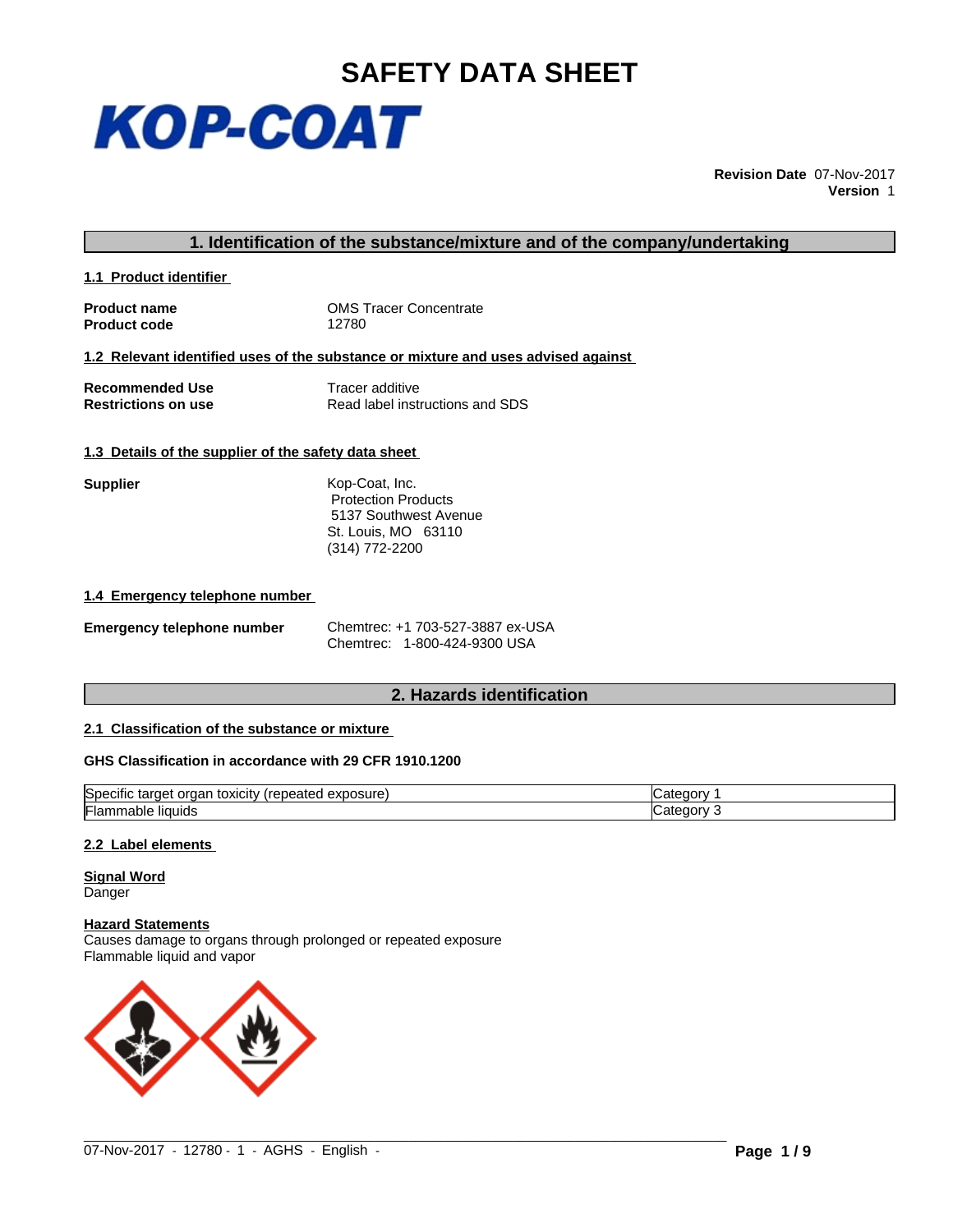## **Precautionary Statements - Prevention**

Do not breathe dust/fume/gas/mist/vapors/spray Wash face, hands and any exposed skin thoroughly after handling Do not eat, drink or smoke when using this product Keep away from heat/sparks/open flames/hot surfaces. - No smoking Keep container tightly closed Ground/Bond container and receiving equipment Use explosion-proof electrical/ventilating/lighting/equipment Use only non-sparking tools Take precautionary measures against static discharge Wear protective gloves/clothing and eye/face protection

#### **Precautionary Statements - Response**

Get medical advice/attention if you feel unwell IF ON SKIN (or hair): Take off immediately all contaminated clothing. Rinse skin with water/ shower In case of fire: Use CO2, dry chemical, or foam to extinguish

#### **Precautionary Statements - Storage**

Store in a well-ventilated place. Keep cool

#### **Precautionary Statements - Disposal**

Dispose of contents/container to an approved waste disposal plant

# **2.3. Other Hazards Hazards not otherwise classified (HNOC)**

Not Applicable

#### **2.4 Other information**

Not Applicable

**Unknown Acute Toxicity**  $\leq 1\%$  of the mixture consists of ingredient(s) of unknown toxicity

 $\overline{\phantom{a}}$  ,  $\overline{\phantom{a}}$  ,  $\overline{\phantom{a}}$  ,  $\overline{\phantom{a}}$  ,  $\overline{\phantom{a}}$  ,  $\overline{\phantom{a}}$  ,  $\overline{\phantom{a}}$  ,  $\overline{\phantom{a}}$  ,  $\overline{\phantom{a}}$  ,  $\overline{\phantom{a}}$  ,  $\overline{\phantom{a}}$  ,  $\overline{\phantom{a}}$  ,  $\overline{\phantom{a}}$  ,  $\overline{\phantom{a}}$  ,  $\overline{\phantom{a}}$  ,  $\overline{\phantom{a}}$ 

## **3. Composition/Information on Ingredients**

**Substance**  Not applicable **Mixture**

| <b>Chemical Name</b>            | CAS No.  | Weight-%       |
|---------------------------------|----------|----------------|
| <b>Stoddard Solvent</b>         | 8052-41- | А              |
| ?-ethvlhexanoate)<br>Zinc bis(2 | 136-53-8 | $\overline{ }$ |
|                                 |          |                |

The exact percentage (concentration) of composition has been withheld as a trade secret.

## **4. First aid measures**

#### **4.1 Description of first-aid measures**

| <b>General advice</b> | For further assistance, contact your local Poison Control Center.                                                                                                                                                                                                                          |
|-----------------------|--------------------------------------------------------------------------------------------------------------------------------------------------------------------------------------------------------------------------------------------------------------------------------------------|
| Eye contact           | Immediately flush with plenty of water. After initial flushing, remove any contact lenses and<br>continue flushing for at least 15 minutes. Tilt the head to prevent chemical from transferring<br>to the uncontaminated eye. Call a poison control center or doctor for treatment advice. |
| <b>Skin contact</b>   | Call a poison control center or doctor for treatment advice. Wash off immediately with plenty<br>of water for at least 15 minutes. Remove contaminated clothing and shoes. Wash<br>contaminated clothing before reuse.                                                                     |
| <b>Inhalation</b>     | Move victim to fresh air. If not breathing, give artificial respiration. If breathing is difficult,<br>give oxygen. Call a poison control center or doctor for treatment advice.                                                                                                           |

 $\_$  ,  $\_$  ,  $\_$  ,  $\_$  ,  $\_$  ,  $\_$  ,  $\_$  ,  $\_$  ,  $\_$  ,  $\_$  ,  $\_$  ,  $\_$  ,  $\_$  ,  $\_$  ,  $\_$  ,  $\_$  ,  $\_$  ,  $\_$  ,  $\_$  ,  $\_$  ,  $\_$  ,  $\_$  ,  $\_$  ,  $\_$  ,  $\_$  ,  $\_$  ,  $\_$  ,  $\_$  ,  $\_$  ,  $\_$  ,  $\_$  ,  $\_$  ,  $\_$  ,  $\_$  ,  $\_$  ,  $\_$  ,  $\_$  ,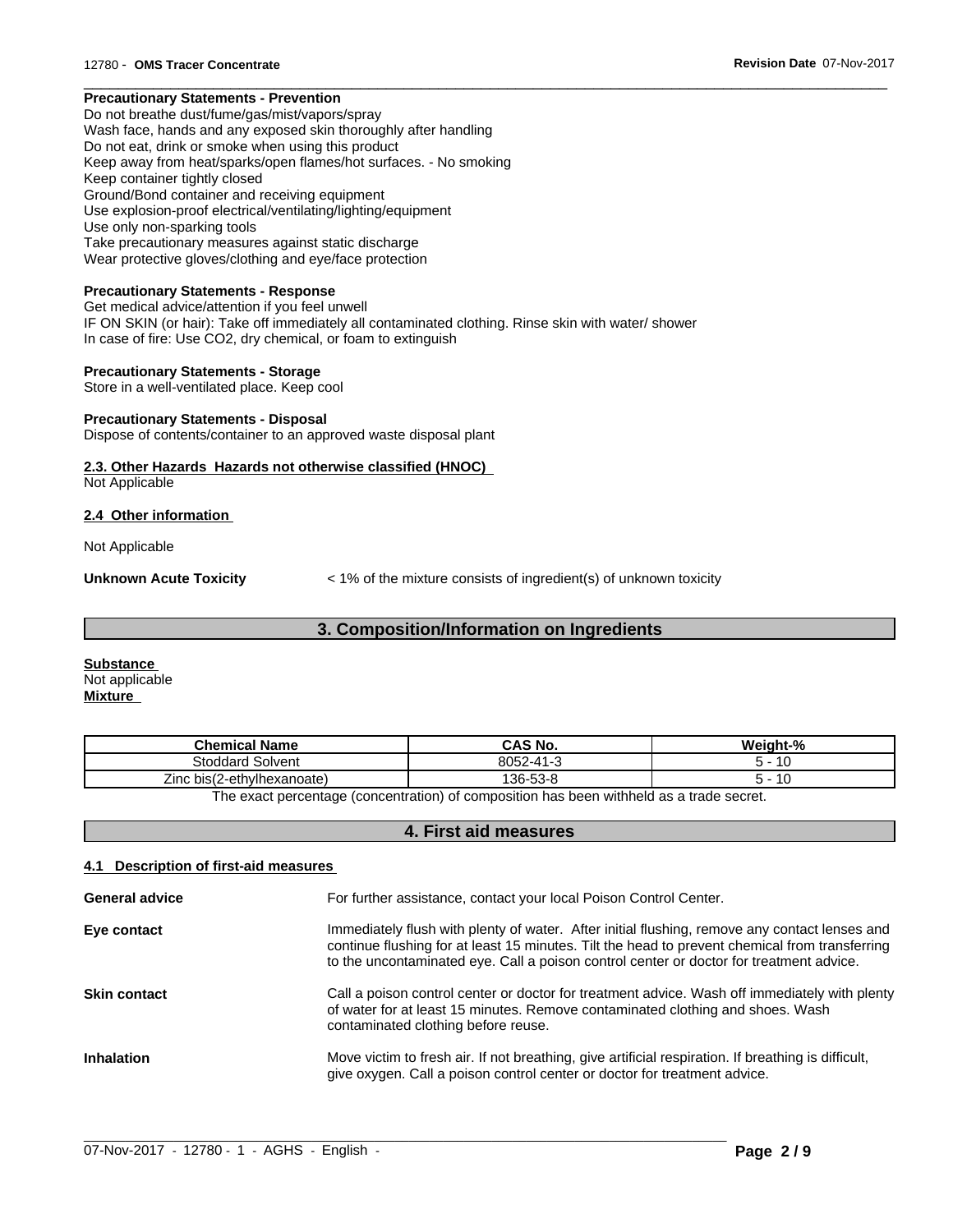| Call a physician or poison control center immediately. Rinse mouth. Do NOT induce<br>vomiting. If a person vomits when lying on his back, place him in the recovery position. |
|-------------------------------------------------------------------------------------------------------------------------------------------------------------------------------|
| 4.2 Most important symptoms and effects, both acute and delayed                                                                                                               |
| See Section 2.2, Label Elements and/or Section 11, Toxicological effects.                                                                                                     |
| 4.3 Indication of any immediate medical attention and special treatment needed                                                                                                |
| There is no specific antidote for effects from overexposure to this material. Treat<br>symptomatically.                                                                       |
|                                                                                                                                                                               |

 $\overline{\phantom{a}}$  ,  $\overline{\phantom{a}}$  ,  $\overline{\phantom{a}}$  ,  $\overline{\phantom{a}}$  ,  $\overline{\phantom{a}}$  ,  $\overline{\phantom{a}}$  ,  $\overline{\phantom{a}}$  ,  $\overline{\phantom{a}}$  ,  $\overline{\phantom{a}}$  ,  $\overline{\phantom{a}}$  ,  $\overline{\phantom{a}}$  ,  $\overline{\phantom{a}}$  ,  $\overline{\phantom{a}}$  ,  $\overline{\phantom{a}}$  ,  $\overline{\phantom{a}}$  ,  $\overline{\phantom{a}}$ 

## **5. Fire-Fighting Measures**

#### **5.1 Extinguishing media**

#### **Suitable extinguishing media**

Foam. Carbon dioxide (CO 2). Dry chemical. Water spray or fog. Water may be used to cool and prevent the rupture of containers that are exposed to the heat from a fire.

**Unsuitable Extinguishing Media** Water may be unsuitable for extinguishing fires.

#### **5.2 Special hazards arising from the substance or mixture**

#### **Special Hazard**

Most vapors are heavier than air. They will spread along ground and collect in low or confined areas (sewers, basements, tanks). Vapors may travel to areas away from work site before igniting/flashing back to vapor source. Thermal decomposition can lead to release of irritating gases and vapors.

**Hazardous Combustion Products** Possible formation of carbon oxides, nitrogen oxides, and hazardous organic compounds.

#### **Explosion Data Sensitivity to Mechanical Impact** Not sensitive. **Sensitivity to Static Discharge** Yes.

### **5.3 Advice for firefighters**

Evacuate personnel to safe areas. Move non-burning material, as feasible, to a safe location as soon as possible. Thoroughly decontaminate all protective equipment after use. As in any fire, wear self-contained breathing apparatus pressure-demand, MSHA/NIOSH (approved or equivalent) and full protective gear. Cool containers with flooding quantities of water until well after fire is out. DO NOT extinguish a fire resulting from the flow of flammable liquid until the flow of the liquid iseffectively shut off. This precaution will help prevent the accumulation of an explosive vapor-air mixture after the initial fire is extinguished.

## **6. Accidental Release Measures**

#### **6.1 Personal precautions, protective equipment and emergency procedures**

Avoid contact with skin, eyes and clothing. Ensure adequate ventilation. ELIMINATE all ignition sources (no smoking, flares, sparks or flames in immediate area). Stop leak if you can do it without risk. Refer to protective measures listed in sections 7 and 8. Avoid exceeding of the given occupational exposure limits (see section 8). Personal protection needs must be evaluated based on information provided on this sheet and the special circumstances created by the spill including; the material spilled, the quantity of the spill, the area in which the spill occurred, and the training and the expertise of employees in the area responding to the spill.

### **6.2 Environmental precautions**

Prevent product from entering drains. Prevent entry into waterways, sewers, basements or confined areas.

#### **6.3 Methods and materials for containment and cleaning up**

#### **Methods for Containment** Absorb with earth, sand or other non-combustible material and transfer to containers for later disposal. Dike far ahead of liquid spill for later disposal. Prevent further leakage or spillage if safe to do so.

 $\_$  ,  $\_$  ,  $\_$  ,  $\_$  ,  $\_$  ,  $\_$  ,  $\_$  ,  $\_$  ,  $\_$  ,  $\_$  ,  $\_$  ,  $\_$  ,  $\_$  ,  $\_$  ,  $\_$  ,  $\_$  ,  $\_$  ,  $\_$  ,  $\_$  ,  $\_$  ,  $\_$  ,  $\_$  ,  $\_$  ,  $\_$  ,  $\_$  ,  $\_$  ,  $\_$  ,  $\_$  ,  $\_$  ,  $\_$  ,  $\_$  ,  $\_$  ,  $\_$  ,  $\_$  ,  $\_$  ,  $\_$  ,  $\_$  ,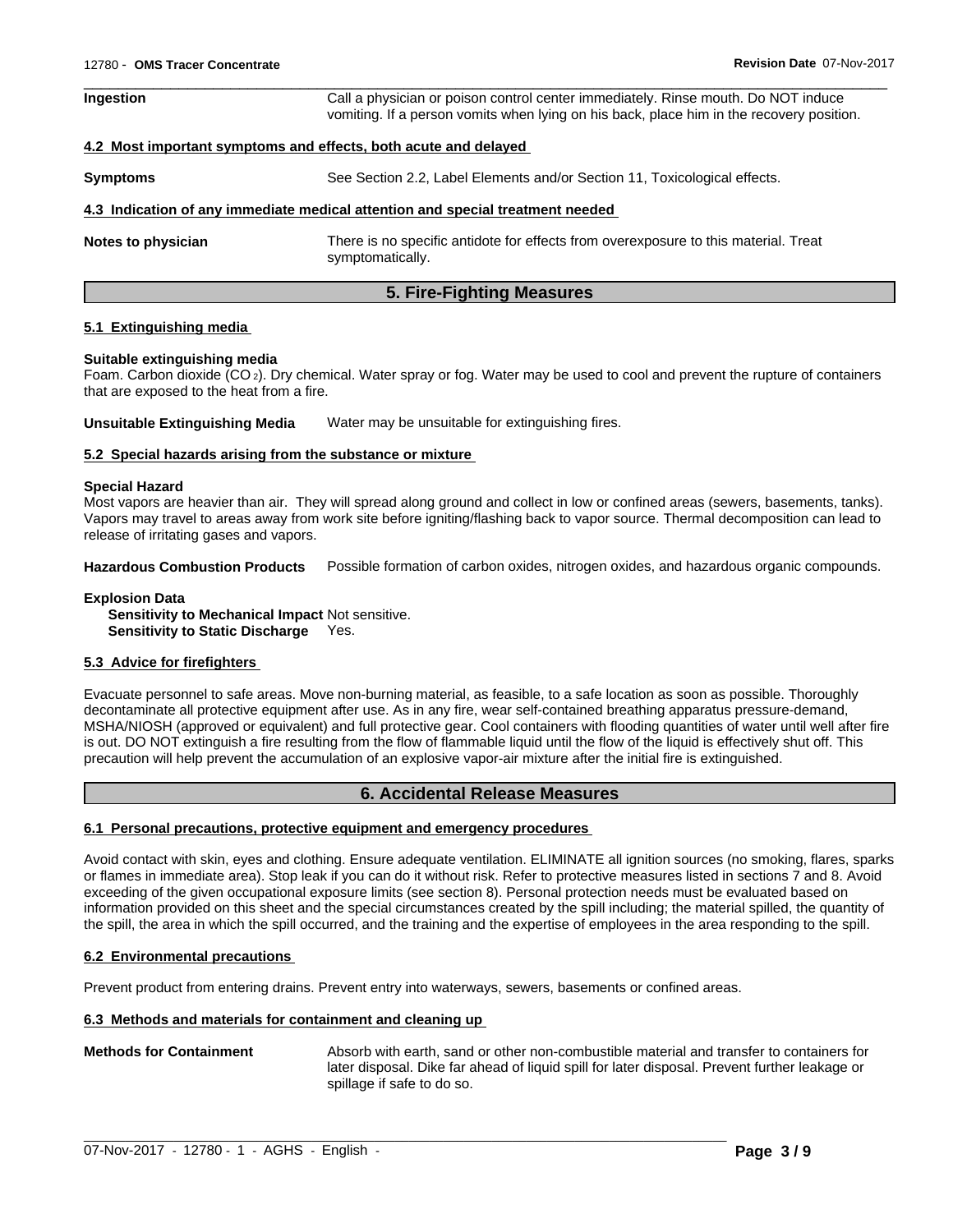| Methods for cleaning up | Use a non-combustible material like vermiculite, sand or earth to soak up the product and<br>place into a container for later disposal. Ground and bond containers when transferring<br>material. Take precautionary measures against static discharges. Use non-sparking tools<br>and equipment. |
|-------------------------|---------------------------------------------------------------------------------------------------------------------------------------------------------------------------------------------------------------------------------------------------------------------------------------------------|
|-------------------------|---------------------------------------------------------------------------------------------------------------------------------------------------------------------------------------------------------------------------------------------------------------------------------------------------|

# **7. Handling and storage**

#### **7.1 Precautions for safe handling**

| Advice on safe handling   | Ensure adequate ventilation. Ground and bond containers when transferring material.<br>Handle in accordance with good industrial hygiene and safety practice. Avoid contact with<br>skin, eyes and clothing. Keep away from open flames, hot surfaces and sources of ignition.<br>Take precautionary measures against static discharges. Do not eat, drink or smoke when<br>using this product. Use according to package label instructions. Empty containers may<br>retain product residue or vapor. Do not pressurize, cut, weld, braze, solder, drill, grind, or<br>expose container to heat, flame, sparks, static electricity, or other sources of ignition. No<br>smoking. |
|---------------------------|----------------------------------------------------------------------------------------------------------------------------------------------------------------------------------------------------------------------------------------------------------------------------------------------------------------------------------------------------------------------------------------------------------------------------------------------------------------------------------------------------------------------------------------------------------------------------------------------------------------------------------------------------------------------------------|
| <b>Hygiene measures</b>   | Avoid contact with skin, eyes and clothing. Remove and wash contaminated clothing before<br>re-use. Do not eat, drink or smoke when using this product. Wash hands before breaks and<br>immediately after handling the product.                                                                                                                                                                                                                                                                                                                                                                                                                                                  |
|                           | 7.2 Conditions for safe storage, including any incompatibilities                                                                                                                                                                                                                                                                                                                                                                                                                                                                                                                                                                                                                 |
| <b>Storage Conditions</b> | Keep container tightly closed in a dry and well-ventilated place. Keep away from heat, hot<br>surfaces, sparks, open flames and other ignition sources. No smoking. Keep in properly<br>labeled containers. Keep away from food, drink and animal feedingstuffs. Store in                                                                                                                                                                                                                                                                                                                                                                                                        |

**Materials to Avoid** No materials to be especially mentioned.

## **8. Exposure controls/personal protection**

accordance with local regulations.

## **8.1 Exposure Guidelines**

| <b>Chemical Name</b>    | <b>ACGIH TLV</b> | <b>OSHA PEL</b>             | <b>British Columbia</b>       | Alberta                   | Quebec            | <b>Ontario TWAEV</b>      |
|-------------------------|------------------|-----------------------------|-------------------------------|---------------------------|-------------------|---------------------------|
| <b>Stoddard Solvent</b> | TWA: 100 ppm     | TWA: 500 ppm                | TWA: 290 mg/m $3$             | TWA: 100 ppm              | TWA: 100 ppm      | TWA: $525 \text{ ma/m}^3$ |
| 8052-41-3               |                  | TWA: 2900 mg/m <sup>3</sup> | $STEL: 580$ ma/m <sup>3</sup> | TWA: $572 \text{ ma/m}^3$ | TWA: 525 mg/m $3$ |                           |

#### **8.2 Appropriate engineering controls**

**Engineering Measures** Ensure adequate ventilation, especially in confined areas. Where reasonably practicable this should be achieved by the use of local exhaust ventilation and good general extraction. Use adequate ventilation to maintain airborne concentrations at levels below permissible or recommended occupational exposure limits.

### **8.3 Individual protection measures, such as personal protective equipment**

.

| <b>Eye/Face Protection</b>    | Safety glasses with side-shields. If splashes are likely to occur, wear Tightly fitting safety<br>goggles.                                                                                                                                                                                                                                                                                                                                                      |
|-------------------------------|-----------------------------------------------------------------------------------------------------------------------------------------------------------------------------------------------------------------------------------------------------------------------------------------------------------------------------------------------------------------------------------------------------------------------------------------------------------------|
| Skin and body protection      | Solvent-resistant gloves. Nitrile rubber. Neoprene gloves. Impervious butyl rubber gloves.<br>Please observe the instructions regarding permeability and breakthrough time which are<br>provided by the supplier of the gloves. Also take into consideration the specific local<br>conditions under which the product is used, such as the danger of cuts, abrasion. Wear<br>suitable protective clothing. Remove and wash contaminated clothing before re-use. |
| <b>Respiratory protection</b> | If exposure limits are exceeded or irritation is experienced, NIOSH/MSHA approved<br>respiratory protection should be worn. Respiratory protection must be provided in<br>accordance with current local regulations.                                                                                                                                                                                                                                            |

 $\_$  ,  $\_$  ,  $\_$  ,  $\_$  ,  $\_$  ,  $\_$  ,  $\_$  ,  $\_$  ,  $\_$  ,  $\_$  ,  $\_$  ,  $\_$  ,  $\_$  ,  $\_$  ,  $\_$  ,  $\_$  ,  $\_$  ,  $\_$  ,  $\_$  ,  $\_$  ,  $\_$  ,  $\_$  ,  $\_$  ,  $\_$  ,  $\_$  ,  $\_$  ,  $\_$  ,  $\_$  ,  $\_$  ,  $\_$  ,  $\_$  ,  $\_$  ,  $\_$  ,  $\_$  ,  $\_$  ,  $\_$  ,  $\_$  ,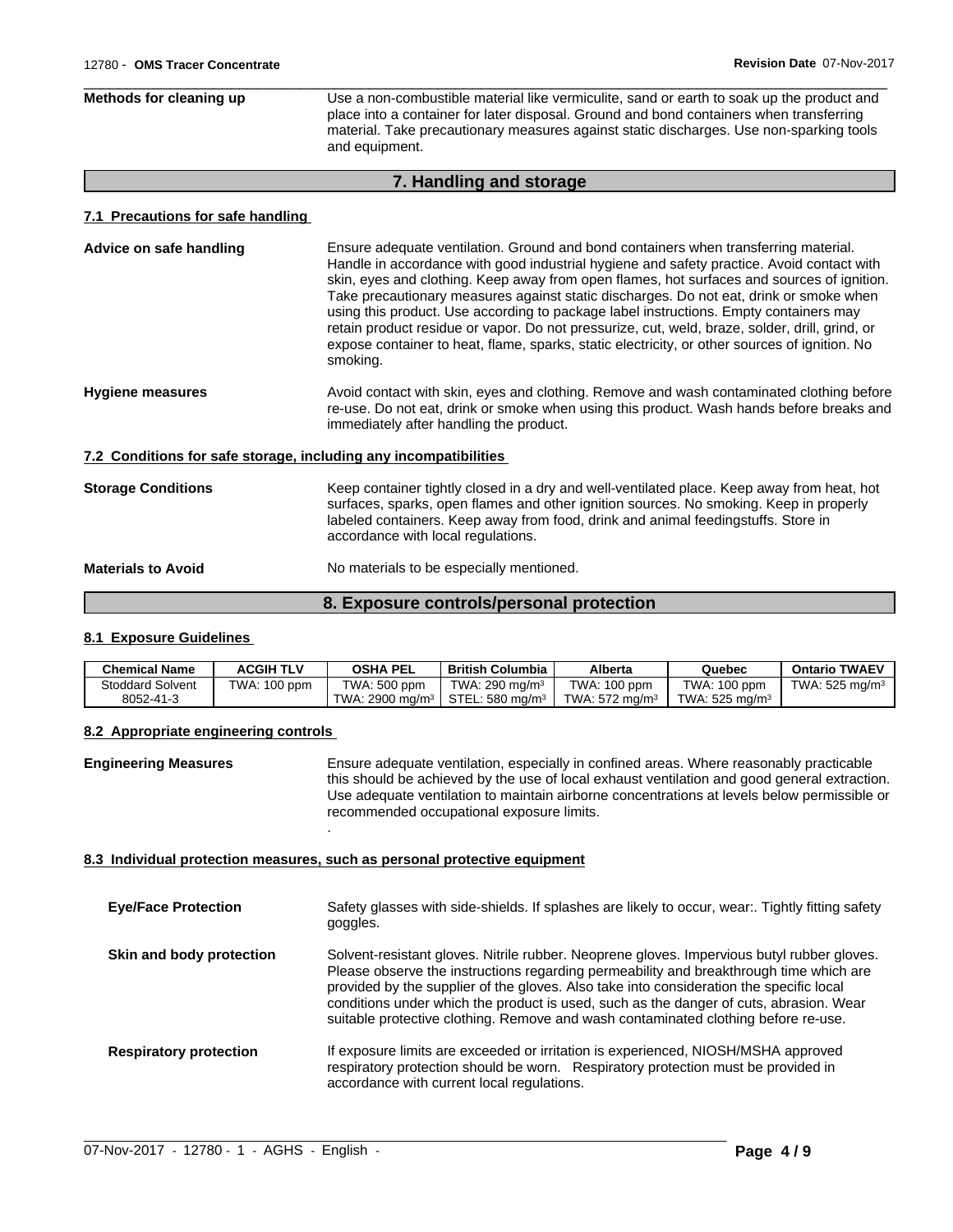**Hygiene measures** See section 7 for more information

## **9. Physical and chemical properties**

 $\overline{\phantom{a}}$  ,  $\overline{\phantom{a}}$  ,  $\overline{\phantom{a}}$  ,  $\overline{\phantom{a}}$  ,  $\overline{\phantom{a}}$  ,  $\overline{\phantom{a}}$  ,  $\overline{\phantom{a}}$  ,  $\overline{\phantom{a}}$  ,  $\overline{\phantom{a}}$  ,  $\overline{\phantom{a}}$  ,  $\overline{\phantom{a}}$  ,  $\overline{\phantom{a}}$  ,  $\overline{\phantom{a}}$  ,  $\overline{\phantom{a}}$  ,  $\overline{\phantom{a}}$  ,  $\overline{\phantom{a}}$ 

#### **9.1 Information on basic physical and chemical properties**

| <b>Physical state</b>                       | Liquid                   |                          |                          |
|---------------------------------------------|--------------------------|--------------------------|--------------------------|
| Appearance                                  | transparent              | Color                    | Greenish-yellow          |
| Odor                                        | Hydrocarbon-like         | <b>Odor Threshold</b>    | No information available |
| <b>Property</b>                             | Values                   | <b>Remarks • Methods</b> |                          |
| рH                                          |                          | No information available |                          |
| Melting/freezing point                      |                          | No information available |                          |
| <b>Boiling point/boiling range</b>          |                          | No information available |                          |
| <b>Flash Point</b>                          | 40 °C / 104 °F           |                          |                          |
| <b>Evaporation rate</b>                     |                          | No information available |                          |
| Flammability (solid, gas)                   |                          | No information available |                          |
| <b>Flammability Limits in Air</b>           |                          |                          |                          |
| upper flammability limit                    |                          | No information available |                          |
| lower flammability limit                    |                          | No information available |                          |
| Vapor pressure                              |                          | No information available |                          |
| Vapor density                               |                          | No information available |                          |
| <b>Specific Gravity</b>                     |                          | No information available |                          |
| <b>Water solubility</b>                     |                          | No information available |                          |
| Solubility in other solvents                |                          | No information available |                          |
| <b>Partition coefficient</b>                |                          | No information available |                          |
| <b>Autoignition temperature</b>             |                          | No information available |                          |
| <b>Decomposition temperature</b>            |                          | No information available |                          |
| Viscosity, kinematic                        |                          | No information available |                          |
| Viscosity, dynamic                          |                          | No information available |                          |
| <b>Explosive properties</b>                 |                          | No information available |                          |
| <b>Oxidizing Properties</b>                 |                          | No information available |                          |
| 9.2 Other information                       |                          |                          |                          |
| Volatile organic compounds (VOC)<br>content | No information available |                          |                          |

**Density** 8.33 lbs/gal

# **10. Stability and Reactivity**

 $\_$  ,  $\_$  ,  $\_$  ,  $\_$  ,  $\_$  ,  $\_$  ,  $\_$  ,  $\_$  ,  $\_$  ,  $\_$  ,  $\_$  ,  $\_$  ,  $\_$  ,  $\_$  ,  $\_$  ,  $\_$  ,  $\_$  ,  $\_$  ,  $\_$  ,  $\_$  ,  $\_$  ,  $\_$  ,  $\_$  ,  $\_$  ,  $\_$  ,  $\_$  ,  $\_$  ,  $\_$  ,  $\_$  ,  $\_$  ,  $\_$  ,  $\_$  ,  $\_$  ,  $\_$  ,  $\_$  ,  $\_$  ,  $\_$  ,

#### **10.1 Reactivity**

No dangerous reaction known under conditions of normal use

## **10.2 Chemical stability**

Stable under recommended storage conditions

#### **10.3 Possibility of hazardous reactions**

None under normal processing.

## **10.4 Conditions to Avoid**

Keep away from heat, sparks and flames.

## **10.5 Incompatible Materials**

No materials to be especially mentioned.

#### **10.6 Hazardous Decomposition Products**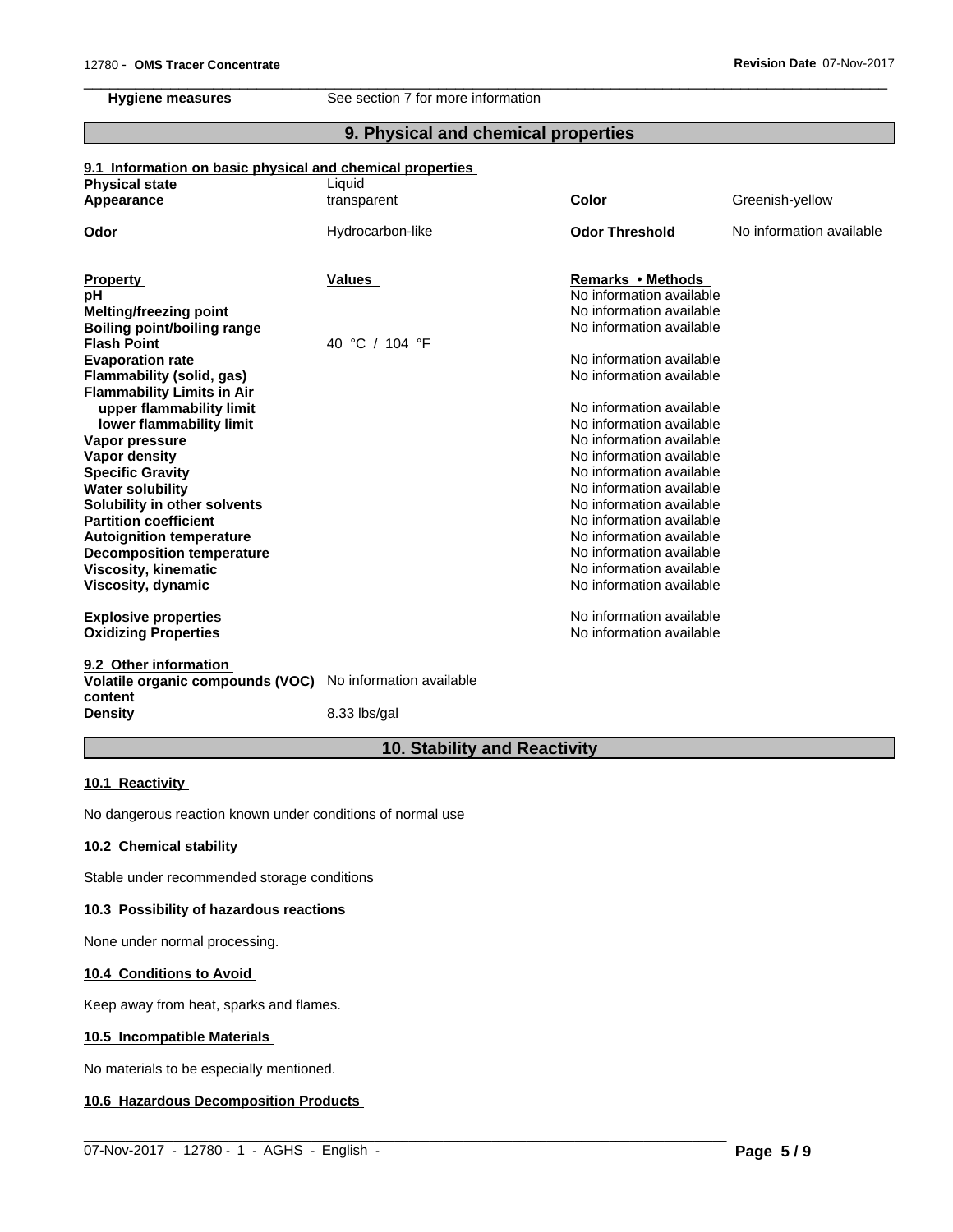Thermal decomposition can lead to release of irritating gases and vapors. None under normal use conditions.

## **11. Toxicological information**

 $\overline{\phantom{a}}$  ,  $\overline{\phantom{a}}$  ,  $\overline{\phantom{a}}$  ,  $\overline{\phantom{a}}$  ,  $\overline{\phantom{a}}$  ,  $\overline{\phantom{a}}$  ,  $\overline{\phantom{a}}$  ,  $\overline{\phantom{a}}$  ,  $\overline{\phantom{a}}$  ,  $\overline{\phantom{a}}$  ,  $\overline{\phantom{a}}$  ,  $\overline{\phantom{a}}$  ,  $\overline{\phantom{a}}$  ,  $\overline{\phantom{a}}$  ,  $\overline{\phantom{a}}$  ,  $\overline{\phantom{a}}$ 

#### **11.1 Acute toxicity**

**Numerical measures of toxicity: Product Information**

#### **The following values are calculated based on chapter 3.1 of the GHS document**

| <b>Unknown Acute Toxicity</b> | < 1% of the mixture consists of ingredient(s) of unknown toxicity |  |  |
|-------------------------------|-------------------------------------------------------------------|--|--|
| Oral LD50                     | 36,268.00 mg/kg                                                   |  |  |
| <b>Dermal LD50</b>            | 36,268.00 mg/kg                                                   |  |  |

#### **Numerical measures of toxicity: Component Information**

| <b>Chemical Name</b>                                         | LD50 Oral              | <b>LD50 Dermal</b>           | .C50 Inhalation |
|--------------------------------------------------------------|------------------------|------------------------------|-----------------|
| $\overline{\phantom{a}}$<br>: bis(2-ethvlhexanoate)<br>'.inc | 2000<br>Rat<br>, ma/ka | Rabbit<br>200C<br>2000 ma/ka |                 |
| 136-53-8                                                     |                        |                              |                 |

 $\_$  ,  $\_$  ,  $\_$  ,  $\_$  ,  $\_$  ,  $\_$  ,  $\_$  ,  $\_$  ,  $\_$  ,  $\_$  ,  $\_$  ,  $\_$  ,  $\_$  ,  $\_$  ,  $\_$  ,  $\_$  ,  $\_$  ,  $\_$  ,  $\_$  ,  $\_$  ,  $\_$  ,  $\_$  ,  $\_$  ,  $\_$  ,  $\_$  ,  $\_$  ,  $\_$  ,  $\_$  ,  $\_$  ,  $\_$  ,  $\_$  ,  $\_$  ,  $\_$  ,  $\_$  ,  $\_$  ,  $\_$  ,  $\_$  ,

#### **11.2 Information on toxicologicaleffects**

## **Skin corrosion/irritation**

Product Information • No information available Component Information • No information available

#### **Serious eye damage/eye irritation**

Product Information • No information available Component Information • No information available

#### **Respiratory or skin sensitization**

Product Information • No information available Component Information • No information available

#### **Germ cell mutagenicity**

Product Information • No information available Component Information • No information available

#### **Carcinogenicity**

**Product Information** 

• No information available

Component Information

• No information available

## **Reproductive toxicity**

Product Information

• No information available

Component Information • No information available

07-Nov-2017 - 12780 - 1 - AGHS - English - **Page 6 / 9**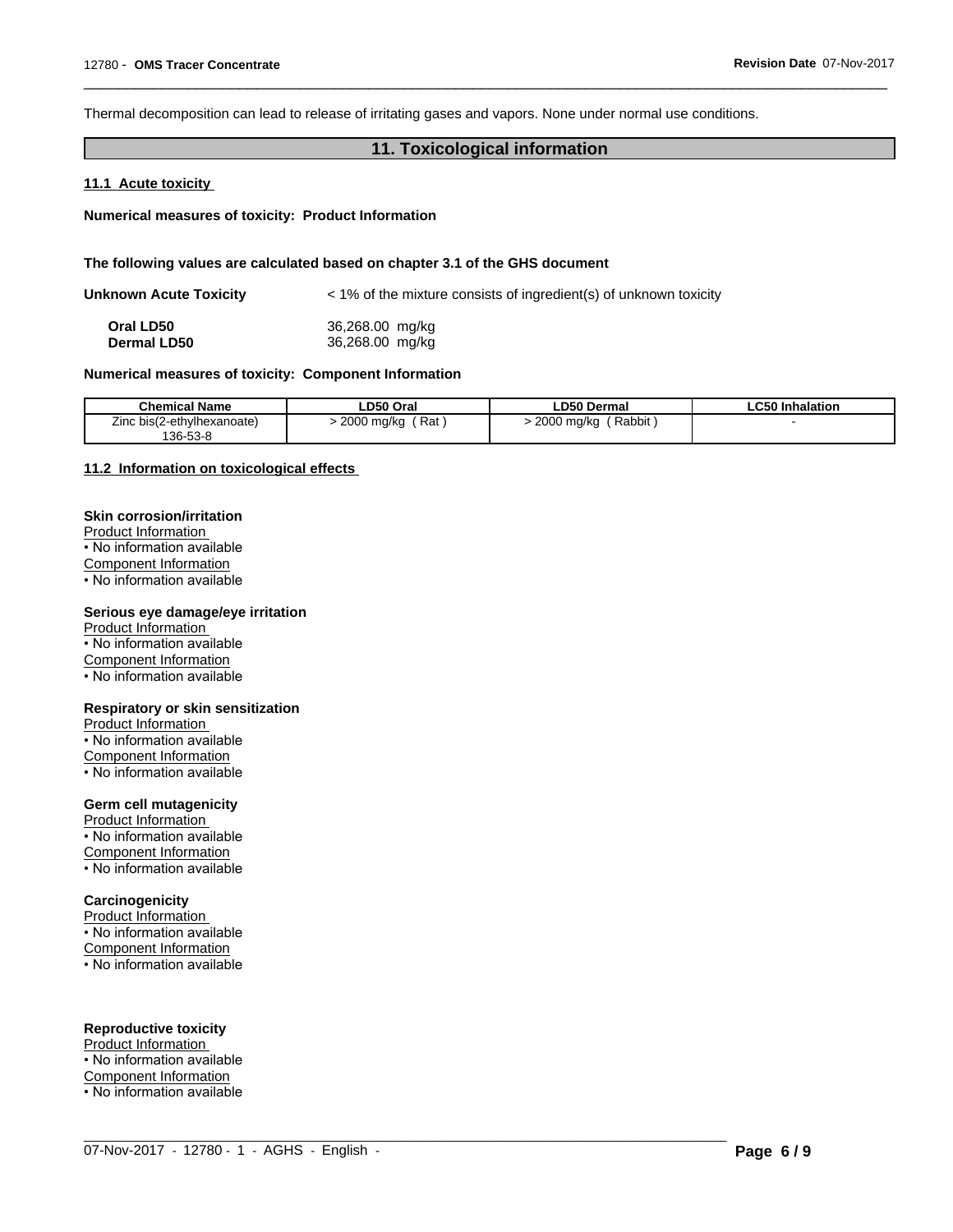#### **STOT - single exposure** No information available

**STOT - repeated exposure** No information available

#### **Other adverse effects**

Product Information • No information available Component Information • No information available

**Aspiration hazard** Product Information • No information available Component Information • No information available

## **12. Ecological information**

 $\overline{\phantom{a}}$  ,  $\overline{\phantom{a}}$  ,  $\overline{\phantom{a}}$  ,  $\overline{\phantom{a}}$  ,  $\overline{\phantom{a}}$  ,  $\overline{\phantom{a}}$  ,  $\overline{\phantom{a}}$  ,  $\overline{\phantom{a}}$  ,  $\overline{\phantom{a}}$  ,  $\overline{\phantom{a}}$  ,  $\overline{\phantom{a}}$  ,  $\overline{\phantom{a}}$  ,  $\overline{\phantom{a}}$  ,  $\overline{\phantom{a}}$  ,  $\overline{\phantom{a}}$  ,  $\overline{\phantom{a}}$ 

### **12.1 Toxicity**

**Ecotoxicity No information available** 

5.52 % of the mixture consists of components(s) of unknown hazards to the aquatic environment

#### **Ecotoxicity effects**

#### **12.2 Persistence and degradability**

No information available.

### **12.3 Bioaccumulative potential**

Discharge into the environment must be avoided

### **12.4 Mobility in soil**

No information available.

## **12.5 Other adverse effects**

No information available

# **13. Disposal Considerations**

#### **13.1 Waste treatment methods**

Disposal should be in accordance with applicable regional, national and local laws and regulations.

## **14. Transport Information**

| <b>Note</b>                        | DOT Ground - "Non-bulk shipments may be non-regulated per 49CFR 173.150(f)(2)"                |
|------------------------------------|-----------------------------------------------------------------------------------------------|
| <u>DOT</u><br>Proper shipping name | NA1993, Combustible liquid, n.o.s. (petroleum distillates), 3, III (containers > 119 gallons) |
| <b>MEX</b>                         | no data available                                                                             |
| <b>IMDG</b>                        |                                                                                               |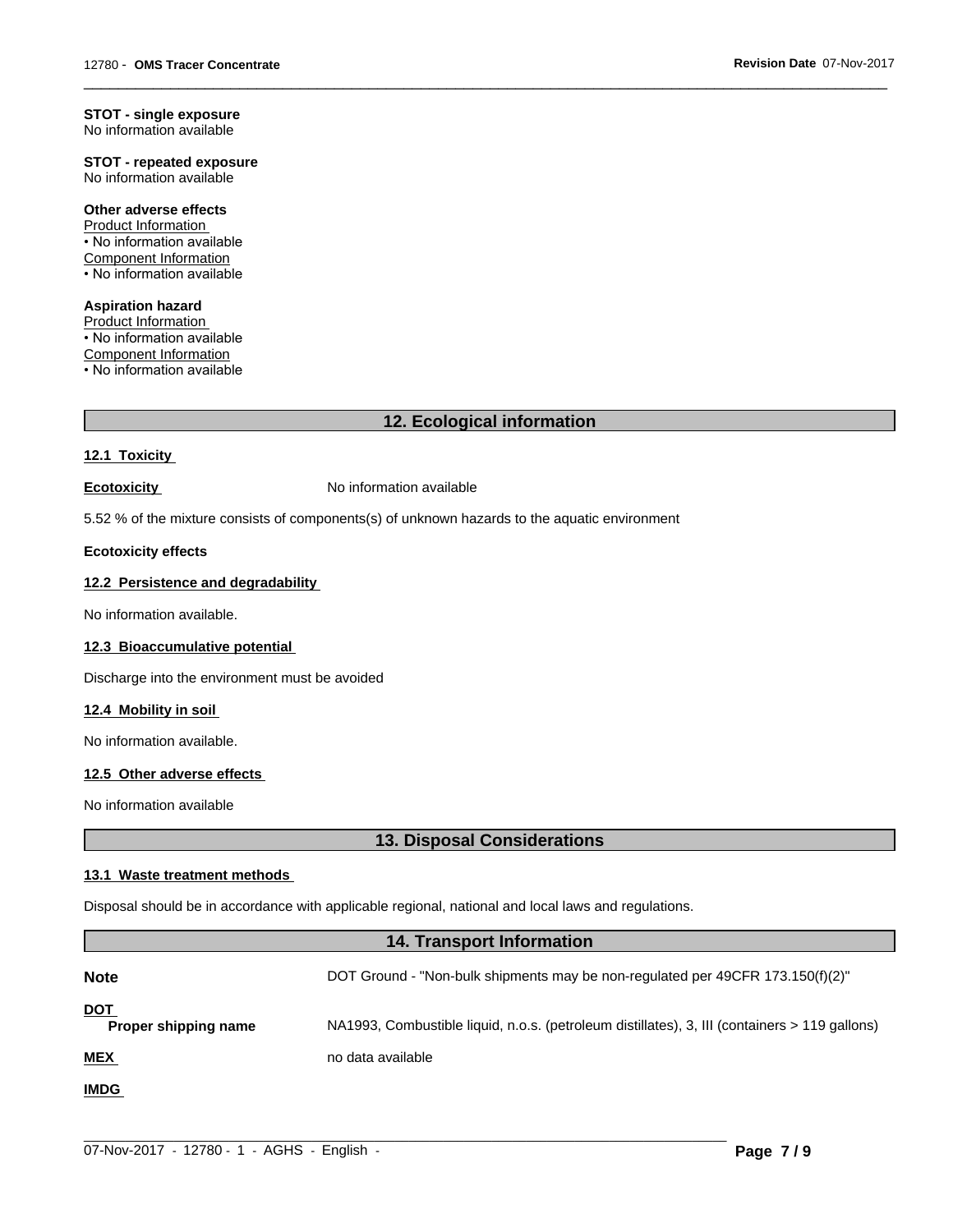**Proper shipping name** UN1993 Flammable liquid, n.o.s. (petroleum distillates), 3, PG III

 $\overline{\phantom{a}}$  ,  $\overline{\phantom{a}}$  ,  $\overline{\phantom{a}}$  ,  $\overline{\phantom{a}}$  ,  $\overline{\phantom{a}}$  ,  $\overline{\phantom{a}}$  ,  $\overline{\phantom{a}}$  ,  $\overline{\phantom{a}}$  ,  $\overline{\phantom{a}}$  ,  $\overline{\phantom{a}}$  ,  $\overline{\phantom{a}}$  ,  $\overline{\phantom{a}}$  ,  $\overline{\phantom{a}}$  ,  $\overline{\phantom{a}}$  ,  $\overline{\phantom{a}}$  ,  $\overline{\phantom{a}}$ 

#### **IATA**

**Proper shipping name** UN1993 Flammable liquid, n.o.s. (petroleum distillates), 3, PG III

#### **15. Regulatory information**

#### **15.1 International Inventories**

| <b>TSCA</b>          | Complies |  |
|----------------------|----------|--|
| <b>DSL</b>           | Complies |  |
| <b>EINECS/ELINCS</b> | Complies |  |
| <b>ENCS</b>          | Complies |  |
| <b>IECSC</b>         | Complies |  |
| <b>KECL</b>          | Complies |  |
| <b>PICCS</b>         | Complies |  |
| <b>AICS</b>          | Complies |  |
| <b>NZIoC</b>         |          |  |

 **TSCA** - United States Toxic Substances Control Act Section 8(b) Inventory

 **DSL** - Canadian Domestic Substances List

 **EINECS/ELINCS** - European Inventory of Existing Chemical Substances/European List of Notified Chemical Substances

 **PICCS** - Philippines Inventory of Chemicals and Chemical Substances

 **ENCS** - Japan Existing and New Chemical Substances

 **IECSC** - China Inventory of Existing Chemical Substances

 **KECL** - Korean Existing and Evaluated Chemical Substances

 **PICCS** - Philippines Inventory of Chemicals and Chemical Substances

 **AICS** - Australian Inventory of Chemical Substances

 **NZIoC** - New Zealand Inventory of Chemicals

#### **15.2 U.S. Federal Regulations**

#### **SARA 313**

Section 313 of Title III of the Superfund Amendments and Reauthorization Act of 1986 (SARA). This product contains a chemical or chemicals which are subject to the reporting requirements of the Act and Title 40 of the Code of Federal Regulations, Part 372:

| <b>Chemical Name</b>       | <b>SARA</b><br>313<br>.d Values <sup>o∕</sup><br><b>Threshold</b><br>"∕o | Weight-%                          |
|----------------------------|--------------------------------------------------------------------------|-----------------------------------|
| Zinc bis(2-ethylhexanoate) | 1.V                                                                      | $\overline{ }$<br>- 10<br>$\cdot$ |
| 136-53-8                   |                                                                          |                                   |

#### **15.3 Pesticide Information**

Not applicable

#### **15.4 U.S. State Regulations**

## **California Proposition 65**

This product does not contain any Proposition 65 chemicals

| <b>16. Other information</b> |                        |                       |                          |                                           |
|------------------------------|------------------------|-----------------------|--------------------------|-------------------------------------------|
| <b>NFPA</b>                  | <b>Health Hazard 2</b> | <b>Flammability 2</b> | <b>Instability 0</b>     | <b>Physical and chemical</b><br>hazards - |
| <b>HMIS</b>                  | <b>Health Hazard 2</b> | <b>Flammability 2</b> | <b>Physical Hazard 0</b> | <b>Personal protection X</b>              |
|                              |                        |                       |                          |                                           |

 $\_$  ,  $\_$  ,  $\_$  ,  $\_$  ,  $\_$  ,  $\_$  ,  $\_$  ,  $\_$  ,  $\_$  ,  $\_$  ,  $\_$  ,  $\_$  ,  $\_$  ,  $\_$  ,  $\_$  ,  $\_$  ,  $\_$  ,  $\_$  ,  $\_$  ,  $\_$  ,  $\_$  ,  $\_$  ,  $\_$  ,  $\_$  ,  $\_$  ,  $\_$  ,  $\_$  ,  $\_$  ,  $\_$  ,  $\_$  ,  $\_$  ,  $\_$  ,  $\_$  ,  $\_$  ,  $\_$  ,  $\_$  ,  $\_$  ,

#### **Legend:**

*ACGIH (American Conference of Governmental Industrial Hygienists) Ceiling* (C) *DOT (Department of Transportation) EPA (Environmental Protection Agency)*

*IARC (International Agency for Research on Cancer)*

*International Air Transport Association (IATA)*